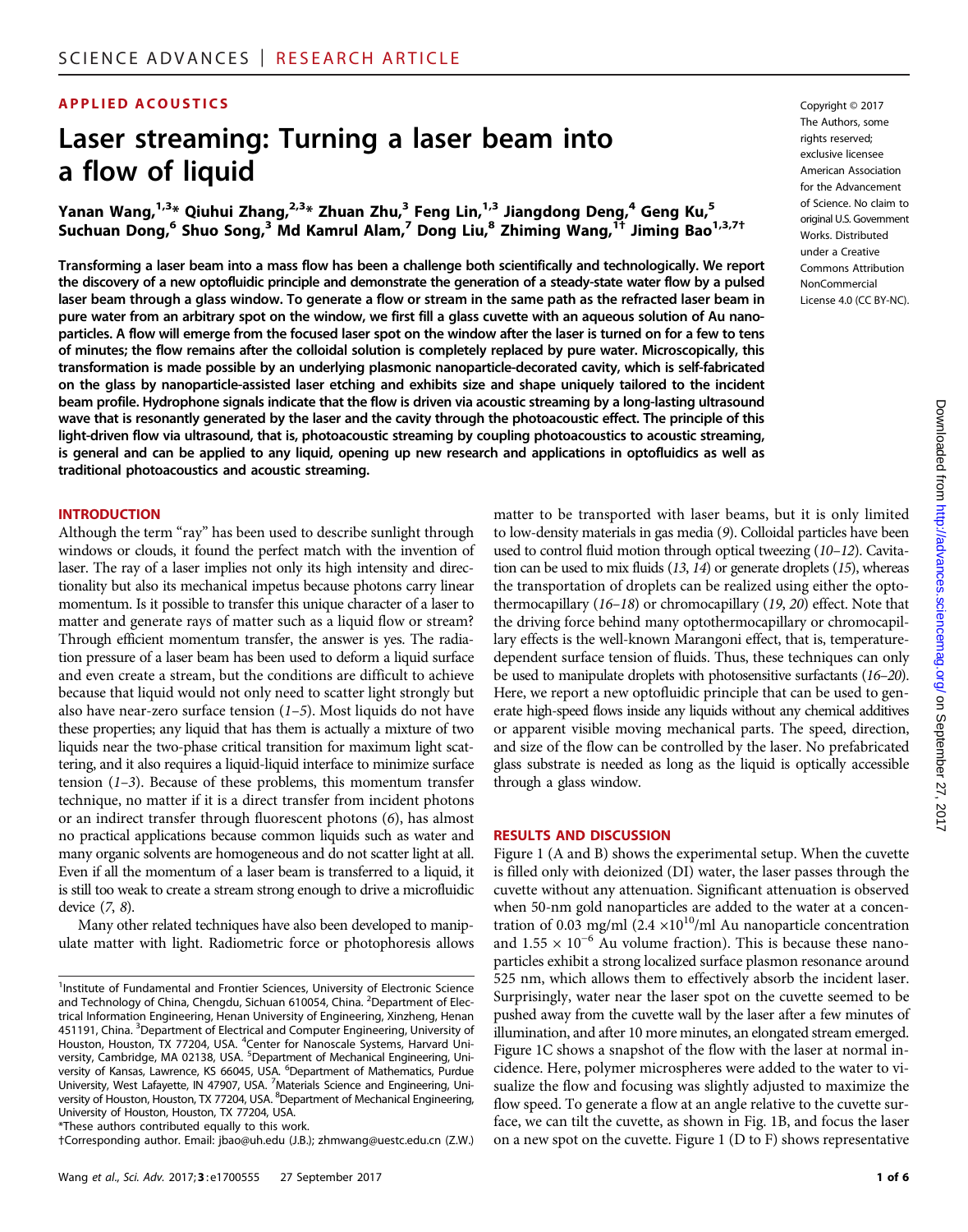flows at incident angles of 10°, 20°, and 30°, respectively. In all these cases, the flows appear as liquid analogs of laser beams and move in the same directions of the refracted beams as if they are directly driven by photons of laser beams. We call this phenomenon laser streaming.

To better visualize the flow and the circulation of surrounding water, we used a cylindrical lens to focus a 633-nm HeNe laser to generate a light sheet on the focal plane of the video camera. Figure 2 (A and B) shows the same flow in Fig. 1C near the back and front walls of the cuvette. An impinging flow pattern can be observed at the back wall. Figure 2 (B to H) shows that as laser powers decreased, the speed of flow also decreased until the power dropped to 60 mW when there is no flow at all. It is important to note that Au nanoparticles are necessary to create a flow, but once a flow is formed, it stays the same after the replacement of the Au nanoparticle suspension with DI water in the same cuvette. We can conclude from these observations that the flow is not driven by the momentum of the laser beam, and Au nanoparticles must have made permanent changes to the front cuvette glass wall when the laser was on.

The changes can be confirmed by simple visual inspection possible with the naked eye. Optical and electron microscopies reveal that volcano crater–like cavities have been created on the inner surface of the front cuvette glass by the focused laser and Au nanoparticles. Scanning electron microscopy (SEM) images in Fig. 3 (A and B) show that a cavity has a size similar to that of the laser spot and has a very cor-

B Hydrophone 633-nm laser 527-nm laser Camera n  $\mathbf{0}^{\mathsf{c}}$  $10^{\circ}$  $V_{\text{max}}$  = 1.6 cm/s  $\frac{1}{1}$  cm/s  $V_{\text{max}} = 4 \text{ cm/s}$  $0.5$  mm  $0.5$  mm  $0.5$  cm/s г  $30^{\circ}$  $20<sup>°</sup>$  $V_{\text{max}}$  = 1.5 cm/s  $V_{\rm max}$  = 1.1 cm/s 0.5 mm 0.5 cm/s  $0.5$  mm  $0.5$  cm/s

Fig. 1. Experimental setup and streams at different incident angles of lasers. (A) Schematic. A video camera with variable exposure time is used to capture the motion of streams. The thickness of the cuvette wall is 1 mm. (B) The cuvette is tilted to vary the incident angle.  $(C \text{ to } F)$  Optical images of streams at incident angles of (C) 0°, (D) 10°, (E) 20°, and (F) 30°. White dashed line indicates the cuvette surface, and white block arrows indicate the directions of flows and laser propagation. The angle in the water becomes smaller because of refraction. Laser power is 120 mW. The exposure time for each shot is 100 ms. The trajectory lengths of polymer microspheres are proportional to the flow speed at that point and can be calculated from speed scale bars.

rugated surface. High-resolution SEM in Fig. 3 (C to D) further reveals that the surface of the cavity is decorated with high-density Au nanoparticles. To obtain better depth and surface topology of the cavity, we imaged cavities with an optical profilometer. Figure 3 (E to H) shows depth profiles of four cavities made by the laser at incident angles of 0°, 10°, 20°, and 30°, respectively. The correlation between laser incidence angle and cavity profile is clear: The cavity becomes more and more eccentric as the incident angle increases.

Now, the mystery begins to unfold: The Au particle–decorated cavity must be responsible for the laser streaming. On one hand, it is well established that when a pulsed laser is incident on plasmonic nanoparticles, ultrasonic waves will be generated via the photoacoustic effect due to rapid heating and cooling accompanied by rapid volume expansion and contraction of the nanoparticles and their surrounding media (21–27). The spectrum of such laser-induced ultrasound is broad, with its central frequency determined mainly by the temporal profile of input laser pulses (26, 27). On the other hand, it was first



Fig. 2. Flows and flow patterns at normal incidence under decreasing laser powers. A 633-nm HeNe laser was used to illuminate tracing microspheres, and a long-pass filter was used to block 527-nm light. The optical path length of the cuvette is 1 cm. The exposure time is 50 ms. White dashed lines indicate cuvette surfaces, and  $(A)$  is downstream and  $(B)$  is upstream of the flow under 120-mW laser.  $(C)$  to (H) are upstream flows under different laser powers as in (B).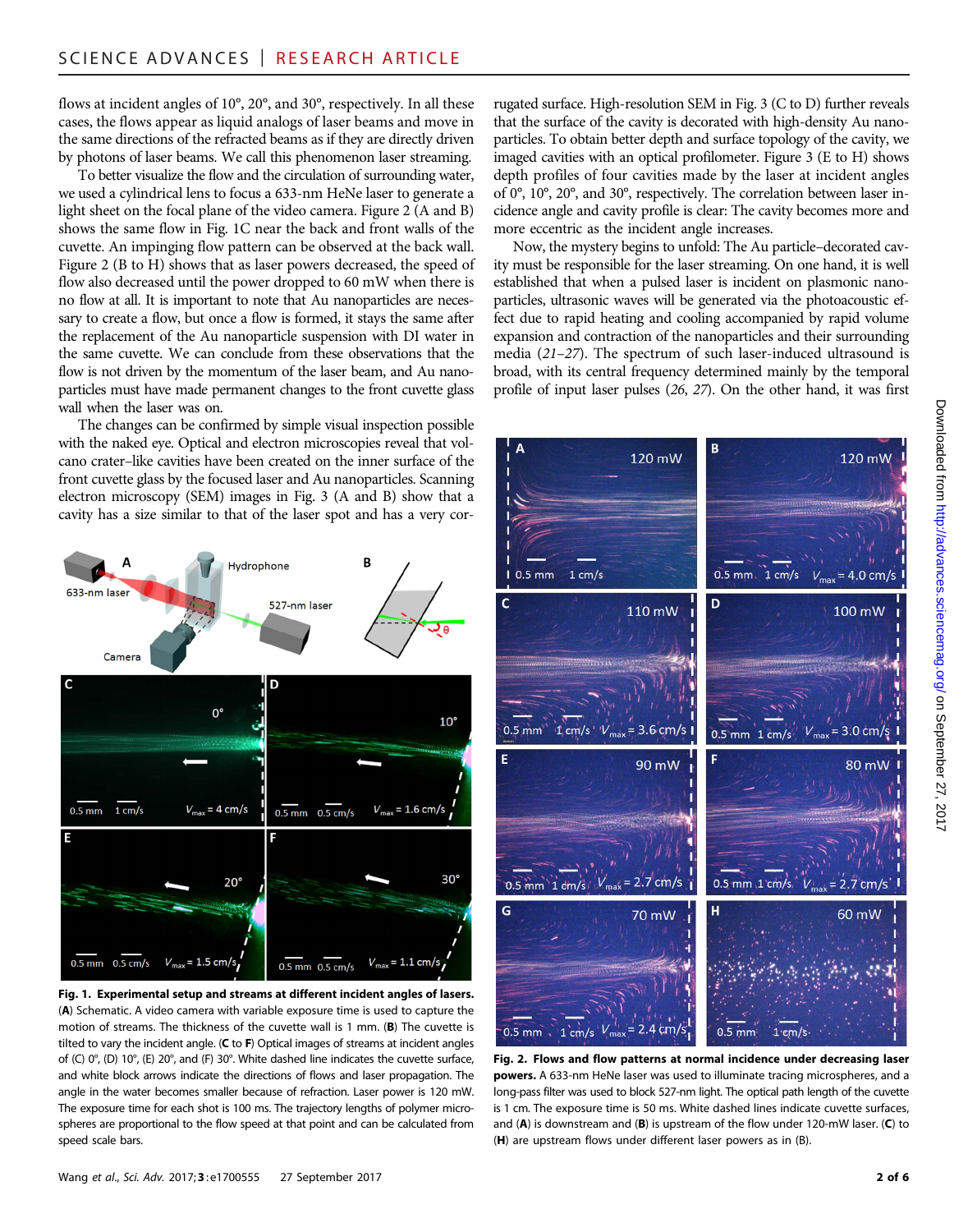observed centuries ago by Faraday and Dvorak but is still under active research that ultrasound can generate a steady-state flow, a phenomenon called acoustic streaming (28–31). Nevertheless, a simple combination of these two effects cannot guarantee a flow. For instance, laser-induced ultrasound from the suspended Au nanoparticles cannot generate a flow in the cuvette. To identify the ultrasound mechanism for the laser streaming, we used a hydrophone (V312-SU-F0.46-IN-PTF from Olympus, 10-MHz bandwidth) to analyze the ultrasounds from nanoparticles and the cavity. Figure 4A shows ultrasound traces from the Au nanoparticle solution before and after a flow is created. The difference is clear: When there is no flow, ultrasound is dominated by two short pulses, but the ultrasound with a flow is long-lived and lasts several hundred nanoseconds. Furthermore, the ultrasound with a flow exhibits periodic modulation, which can be observed by zoomedin traces and fast Fourier transform (FFT) analysis in Fig. 4B. The



Fig. 3. Electron micrographs and optical profiles of microcavities created by the laser. (A to D) Scanning electron micrographs of a cavity and its surface created by the laser at normal incidence. (E to H) Optical tomographic images of cavities created by the laser at incident angles of (E)  $0^{\circ}$ , (F)  $10^{\circ}$ , (G)  $20^{\circ}$ , and (H) 30°. The diameter of each field of view is 200 µm.

central frequency of ~1.1 MHz is consistent with 150 ns of laser pulse width (26, 27).

The observation of long-lasting ultrasound from liquid flow is not very surprising because in acoustic streaming, ultrasonic waves have to be continuously generated by a transducer to produce a steady-state flow. On the other hand, a continuous ultrasound does not necessarily guarantee a narrow directional flow. According to acoustic streaming, the streaming force is proportional to the ultrasound attenuation rate and in the same direction as ultrasound propagation (28–33), so a well-collimated flow must arise from a collimated ultrasound beam. Is our narrow stream driven by a directional ultrasound? The answer is also yes, and this is another big difference between ultrasounds generated by suspended Au particles and the Au particle–decorated cavity. On the basis of the pulse timing and speed of sound in water (1500 m/s), the first pulse in the inset of Fig. 4A comes from nanoparticles near the laser focus spot, and the second pulse is a reflection of the first pulse from the bottom of the cuvette (23). This understanding is illustrated in Fig. 4C, where we show ultrasound traces and their corresponding propagation pathways in three experimental configurations of a separate control experiment. When there is no streaming in case 1, ultrasound traces (black and red) consist of a pulse at  $15 \mu s$  from suspended Au nanoparticles and its reflection at 32 µs. When streaming is created in case 2, the reflection in the ultrasound (blue) trace becomes much weaker and a strong pulse at 25 µs appears. This new pulse is the reflection from the back surface of the cuvette, and the delay of 10 µs from the first pulse is the time for the ultrasound to travel 1.5 cm from the front to back surface of the cuvette. Note that, in both cases, we have the Au nanoparticle solution, so the ultrasound has contributions from suspended Au particles as well as from the cavity. The simultaneous weakening of the reflection from the cuvette bottom and the emergence of reflection from the back surface are clear indications



Fig. 4. Ultrasound spectra and propagation pathways. (A) Representative ultrasound traces (inset) without and with jets. (B) FFT spectrum of the ultrasound in (A). a.u., arbitrary units. Inset is the enlarged time domain traces from (A). (C) Ultrasounds in different configurations. Green, laser pulse. Ultrasound traces in (out of laser focus) black and (near focus) red are from configuration 1 without streaming. Trace in blue is from configuration 2 with streaming. Purple trace is from configuration 3 with streaming. (D) Laser power–dependent ultrasound signals. Trace in red uses configuration 2 in (C), and the rest use configuration 3 in (C). The size of the cuvette in (A) to (D) is 1.5 cm  $\times$  1.5 cm.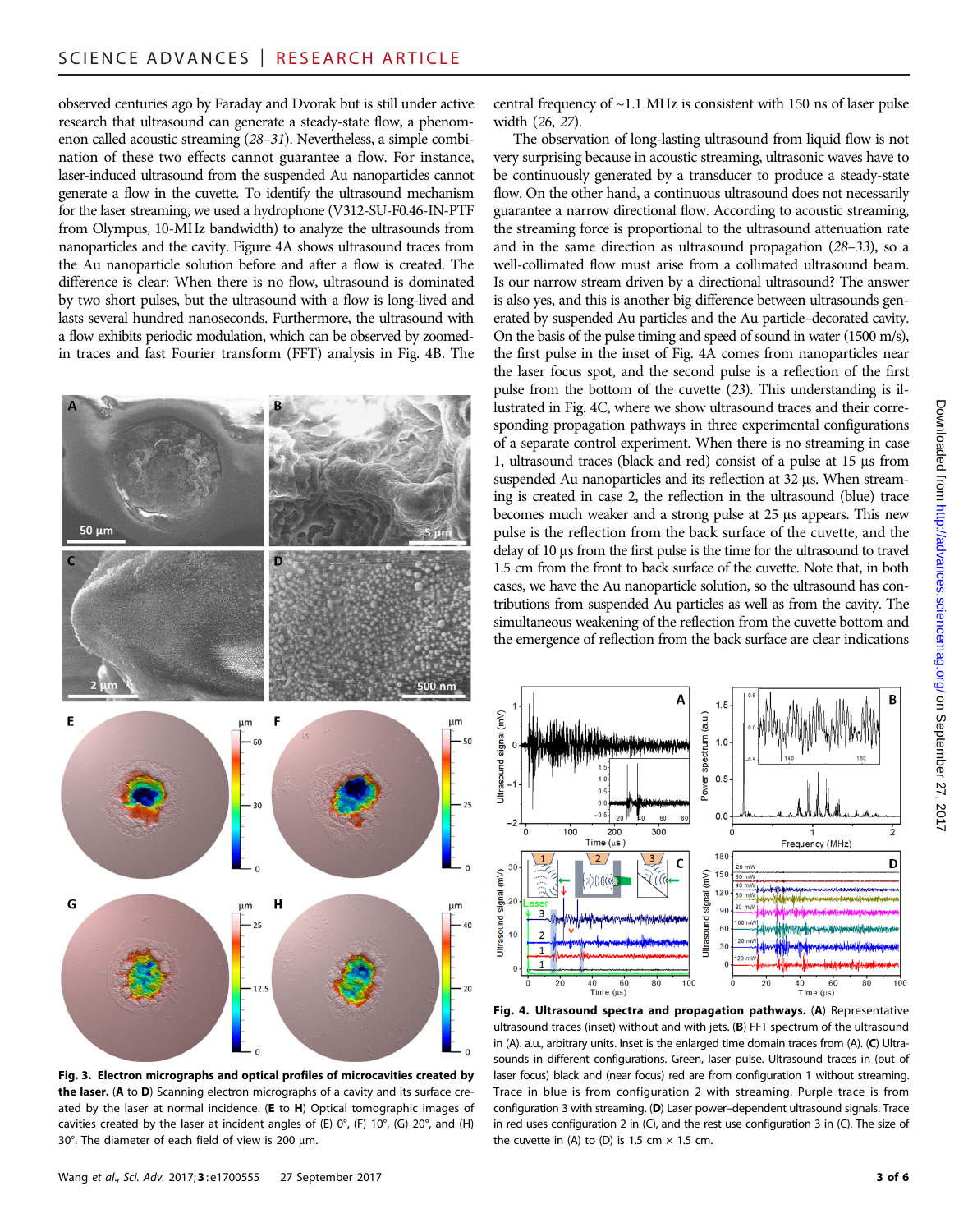that the ultrasound from the cavity is not divergent as that from suspended Au nanoparticles, and it is propagating in the same direction as the transmitted laser. This directional propagation of ultrasound from the cavity is further confirmed by configuration 3, where the Au particle solution is replaced by pure DI water, and a glass is placed in the cuvette to reflect the ultrasound toward the hydrophone. As expected, a strong short pulse at 21 µs appears, and the pulse at 31 µs is a reflection from the side wall.

The established relationship between flow and ultrasound can help us understand the sudden disappearance of flow in Fig. 2 when power was reduced. Figure 4D shows a typical dependence of ultrasound on the laser power. The strength of ultrasound is not proportional to the laser power (34, 35). The decrease of ultrasound is very slow when the power is reduced from 120 to 80 mW. The transition happens around 60 mW, below which the ultrasound drops quickly, in agreement with the sudden weakening of the flow. As in configuration 3 of Fig. 4C, the insertion of a glass reflector changes the direction of both ultrasound and flow, but has no effect on their strength, indicating that the cavity in the front cuvette window determines the ultrasound and flow; a parallel back wall of the cuvette is not required. As can be seen in Fig. 4 (C and D), the periodic beating of ultrasound disappears after it is deflected by the inserted glass, and the flow does not have to be normal to the cuvette walls in Fig. 1. As to why long-lasting ultrasound can be generated by Au nanoparticles attached to the cavity, whereas suspended Au nanoparticles can only produce short pulse, we believe that this is due to a resonant mechanical coupling between the glass cavity and its attached nanoparticles (36).

Finally, let us try to understand how a plasmonic-acoustic cavity is created and how it is able to generate ultrasound and liquid stream that resembles the same laser that creates it. As a reminder, a suspension of Au nanoparticles is required to make such a cavity. Plasmonic Au nanoparticles have been shown to facilitate the creation of nanocavities or nanopits under pulsed laser irradiation in air (37, 38), but cavities with a size on the order of a micrometer or even tens of micrometers have not been reported. In general, we think that the formation of our plasmonic-acoustic cavity is a type of nanoparticle-assisted laser etching, but the underlying mechanism is different from mechanisms previously reported, namely, surface plasmon field–enhanced laser ablation and thermal melting/explosion of Au nanoparticles (37, 38). Both mechanisms will result in an extremely high local temperature. In our case, Au nanoparticles are surrounded by water instead of air, so thermal dissipation to and vaporization of the surrounding water are efficient especially for our 150-ns-long laser pulses (39, 40). Furthermore, nanoparticles attached to the cavity surface have sizes similar to the original ones, indicating that they are not fragments from the original nanoparticles. Note that ultrasound is also observed from suspended nanoparticles close to the laser spot on the cuvette wall; we think that some nanoparticles are ejected by ultrasound shock wave ultrasound against the glass wall, leading to the ablation of the glass and attachment of nanoparticles to the glass. Because the local shock wave depends on the laser intensity profile, the stronger the intensity is, the faster the sputtering is. As a result, the cavity reflects the laser profile, which depends on the incident angle. Because both processes involve ultrasound and nanoparticles, this could explain a kind of "reciprocal" relationship between laser and flow.

Flow images in Figs. 1 and 2 indicate that the streams have their maximum speeds very close to the cavities. The maximum speed of 4 cm/s with 120-mW laser is compatible with that observed in acoustic streaming driven by centimeter-sized ultrasound transducers (32, 41)

and is 10 times faster than that needed for typical microfluidic devices (33). However, these streams have maximum speeds at a distance several times the diameters of transducers, which is the near-field boundary L of the ultrasound, where  $L = D^2/(4\lambda)$ , D is the source diameter, and  $\lambda$  is the wavelength of the ultrasound (29, 30). In our case, D is around 100 µm based on the flow images and actual cavity sizes from Fig. 3.  $\lambda$  is 1.5 mm at the ultrasound center frequency of 1 MHz in Fig. 4. On the basis of this criterion, it is understood that the nearfield region is very small in our case, but the same theory of ultrasound diffraction and acoustic streaming cannot explain the small divergence of our streams, which scales more like a laminar flow.

It is important to note that plasmonic nanoparticles are essential to the fabrication of the photoacoustic cavity and generation of ultrasound. The cavity and subsequent flow can be generated using 5-nm-diameter Au nanoparticles and even Au nanorods because both of them exhibit a strong plasmon resonance at the laser wavelength (figs. S1 and S2), but the laser streaming does not work for silver nanoparticles because their surface plasmon resonance is far away from 527 nm (fig. S3). A photoacoustic cavity is the most important component of the system because it connects photoacoustics to acoustic streaming. Certainly, the cavity's shape, size, and depth will be affected by many experimental parameters during fabrication such as the type and concentration of nanoparticles as well as the pulse width and focusing of the laser beam (figs. S4 and S5). Conversely, these dependencies give us more freedom and allow us to engineer the photoacoustic cavity to achieve the most efficient conversion. The real-time monitoring of cavity fabrication and flow also gives us an opportunity to obtain a nearly optimized cavity for the given laser focusing. Because photoacoustic streaming grows out from two well-known effects, its principle is general. Figure S6 shows that the same glass, when coated with ~50-nm Au film, can also generate a flow. However, the flow is much weaker and is always perpendicular to the glass surface regardless of the direction of the incident laser beam, which is consistent with the observation that the glass becomes covered by some Au particles after the ablation of the initial Au film. The cavity and flow can last for more than 1 hour (fig. S7). The aging of the cavity is believed to be due to the loss of Au nanoparticles, but this problem can be solved, for example, by using strongly attached nanoparticles and milder laser illumination.

#### **CONCLUSION**

In conclusion, we have established a new optofluidic principle, demonstrated the generation of high-speed liquid flow using a pulsed laser, and developed a new technique of direct optical to mechanical transformation by combining the photoacoustic effect and acoustic streaming. The transformation is made through a plasmonic-acoustic cavity, which is completely self-fabricated and can generate a stream in the same direction as the laser. Although the basic principle behind the laser streaming is revealed, more research is needed to better understand the self-fabrication of the plasmonic-acoustic cavity, the resonant mechanical coupling between plasmonic nanoparticles and the cavity substrate, as well as the dynamics of the flow. Because the photoacoustic effect and acoustic streaming are well established, our laser streaming principle can be applied to any fluids and even gases (42). No interface or chemical modification of liquids is required because the driving force comes from the intrinsic acoustic dissipation in liquids at high frequency (16–20). Better photonic-acoustic transformers can be designed and fabricated for highly efficient optomechanical transformation, and the device can be made small or large to fit for different applications.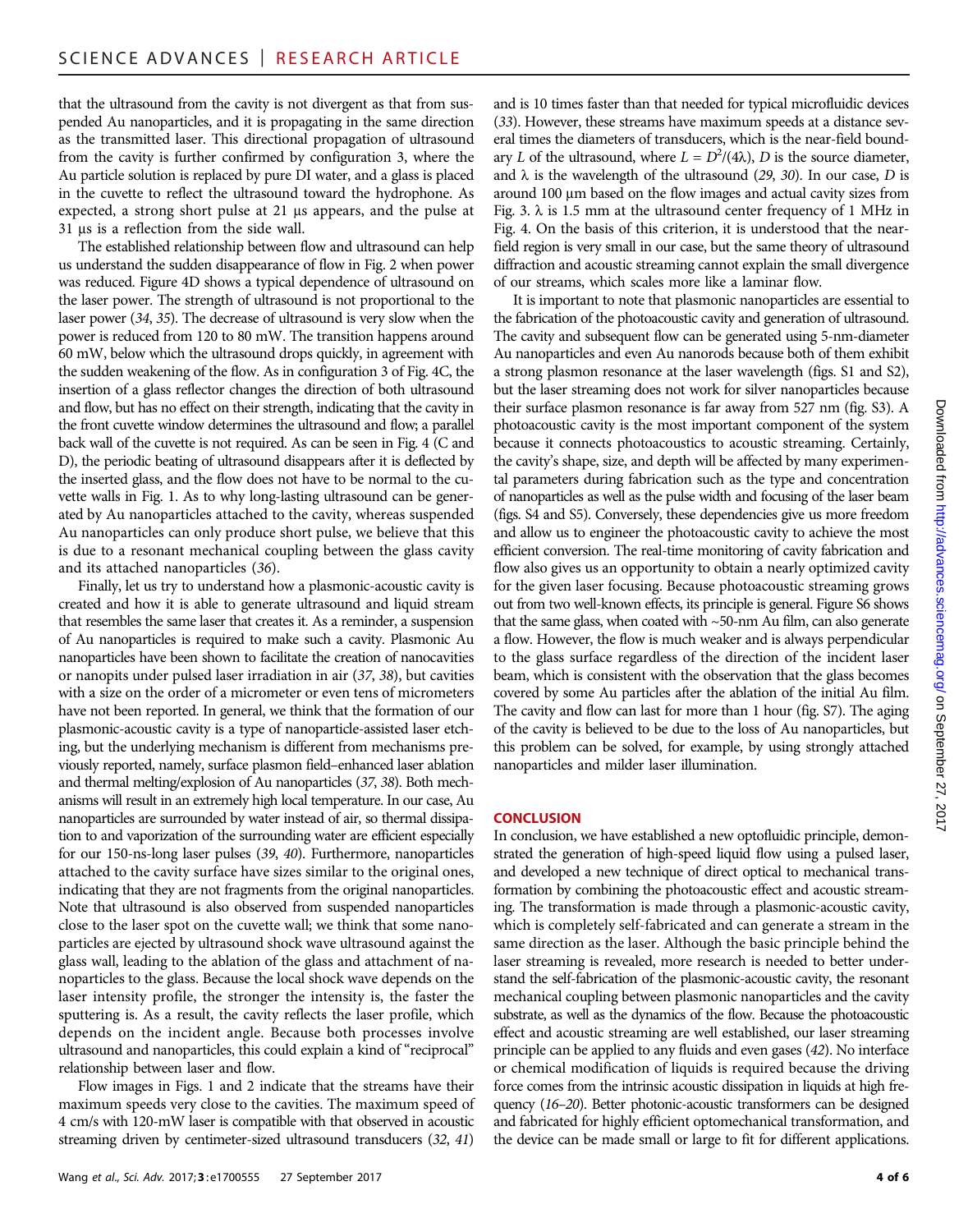In addition to advancing this new interdisciplinary field involving photonics, acoustics, nanofabrication, fluid dynamics, and solidstate mechanics, laser streaming will find applications in optically controlled or activated devices such as microfluidics (32, 33, 41, 43), laser propulsion, laser surgery and cleaning, and mass transport or mixing.

#### MATERIALS AND METHODS

The experimental setup is shown in Fig. 1 (A and B). A 527-nm pulsed laser beam (150-ns pulse width, 1-kHz repetition rate, average power < 130 mW) was focused with a 10-cm focal length lens on the wall of a glass cuvette. Gold nanoparticles (50 nm) were purchased from Ted Pella (part no. 15708-20). Fluorescent polymer microspheres  $(3.2 \mu m)$  diameter) from Thermo Fisher Scientific were added to the water to visualize the flow. A PixeLINK color camera (PL-B742U) was used to capture the flow pattern with 50-ms exposure time.

#### SUPPLEMENTARY MATERIALS

Supplementary material for this article is available at [http://advances.sciencemag.org/cgi/](http://advances.sciencemag.org/cgi/content/full/3/9/e1700555/DC1) [content/full/3/9/e1700555/DC1](http://advances.sciencemag.org/cgi/content/full/3/9/e1700555/DC1)

- fig. S1. Comparison of flows generated by Au nanoparticles with different sizes.
- fig. S2. Flows generated by Au nanorods.
- fig. S3. No laser streaming with Ag nanoparticles.
- fig. S4. Comparison of flows with different particle concentrations.
- fig. S5. Streaming with different laser focus conditions.
- fig. S6. Streaming with 50-nm Au film on glass in pure water.
- fig. S7. Lifetime of streaming in pure water.
- movie S1. Streaming and flow pattern.

#### REFERENCES AND NOTES

- 1. R. Wunenburger, B. Issenmann, E. Brasselet, C. Loussert, V. Hourtane, J.-P. Delville, Fluid flows driven by light scattering. J. Fluid Mech. 666, 273-307 (2011).
- 2. R. D. Schroll, R. Wunenburger, A. Casner, W. W. Zhang, J.-P. Delville, Liquid transport due to light scattering. Phys. Rev. Lett. 98, 133601 (2007).
- 3. A. Ashkin, J. M. Dziedzic, Radiation pressure on a free liquid surface. Phys. Rev. Lett. 30, 139–142 (1973).
- 4. H. Chraibi, R. Wunenburger, D. Lasseux, J. Petit, J.-P. Delville, Eddies and interface deformations induced by optical streaming. J. Fluid Mech. 688, 195-218 (2011).
- 5. H. Chraibi, J. Petit, R. Wunenburger, J.-P. Delville, Excitation of fountain and entrainment instabilities at the interface between two viscous fluids using a beam of laser light. Phys. Rev. Lett. 111, 044502 (2013).
- 6. A. Zhdanov, S. Rao, A. Fedyanin, D. Petrov, Experimental analysis of recoil effects induced by fluorescence photons. Phys. Rev. E 80, 046602 (2009).
- 7. D. Baigl, Photo-actuation of liquids for light-driven microfluidics: State of the art and perspectives. Lab Chip 12, 3637–3653 (2012).
- 8. S. L. Neale, M. P. Macdonald, K. Dholakia, T. F. Krauss, All-optical control of microfluidic components using form birefringence. Nat. Mater. 4, 530–533 (2005).
- 9. V. G. Shvedov, A. V. Rode, Y. V. Izdebskaya, A. S. Desyatnikov, W. Krolikowski, Y. S. Kivshar, Giant optical manipulation. Phys. Rev. Lett. 105, 118103 (2010).
- 10. A. Terray, J. Oakey, D. W. M. Marr, Microfluidic control using colloidal devices. Science 296, 1841–1844 (2002).
- 11. K. Ladavac, D. G. Grier, Microoptomechanical pumps assembled and driven by holographic optical vortex arrays. Opt. Express 12, 1144–1149 (2004).
- 12. J. Leach, H. Mushfique, R. di Leonardo, M. Padgett, J. Cooper, An optically driven pump for microfluidics. Lab Chip 6, 735-739 (2006).
- 13. A. N. Hellman, K. R. Rau, H. H. Yoon, S. Bae, J. F. Palmer, K. S. Phillips, N. L. Allbritton, V. Venugopalan, Laser-induced mixing in microfluidic channels. Anal. Chem. 79, 4484–4492 (2007).
- 14. A. Venancio-Marques, F. Barbaud, D. Baigl, Microfluidic mixing triggered by an external LED illumination. J. Am. Chem. Soc. 135, 3218–3223 (2013).
- 15. S.-Y. Park, T.-H. Wu, Y. Chen, M. A. Teitell, P.-Y. Chiou, High-speed droplet generation on demand driven by pulse laser-induced cavitation. Lab Chip 11, 1010-1012 (2011).
- 16. K. T. Kotz, K. A. Noble, G. W. Faris, Optical microfluidics. Appl. Phys. Lett. 85, 2658–2660 (2004).
- 17. C. N. Baroud, M. R. de Saint Vincent, J.-P. Delville, An optical toolbox for total control of droplet microfluidics. Lab Chip 7, 1029–1033 (2007).
- 18. E. Fradet, C. McDougall, P. Abbyad, R. Dangla, D. McGloin, C. N. Baroud, Combining rails and anchors with laser forcing for selective manipulation within 2D droplet arrays. Lab Chip 11, 4228–4234 (2011).
- 19. N. Kavokine, M. Anyfantakis, M. Morel, S. Rudiuk, T. Bickel, D. Baigl, Light-driven transport of a liquid marble with and against surface flows. Angew. Chem. Int. Ed. 55, 11183–11187  $(2016)$
- 20. A. Diguet, H. Li, N. Queyriaux, Y. Chen, D. Baigl, Photoreversible fragmentation of a liquid interface for micro-droplet generation by light actuation. Lab Chip 11, 2666–2669  $(2011)$
- 21. B. L. Zhang, C.-Y. Fang, C.-C. Chang, R. Peterson, S. Maswadi, R. D. Glickman, H.-C. Chang, J. Y. Ye, Photoacoustic emission from fluorescent nanodiamonds enhanced with gold nanoparticles. Biomed. Opt. Express 3, 1662–1669 (2012).
- 22. H. Y. Ju, R. A. Roy, T. W. Murray, Gold nanoparticle targeted photoacoustic cavitation for potential deep tissue imaging and therapy. Biomed. Opt. Express 4, 66–76 (2013).
- 23. F. C. P. Masim, H.-L. Liu, M. Porta, T. Yonezawa, A. Balčytis, S. Juodkazis, W.-H. Hsu, K. Hatanaka, Enhanced photoacoustics from gold nano-colloidal suspensions under femtosecond laser excitation. Opt. Express 24, 14781–14792 (2016).
- 24. X. Yang, E. W. Stein, S. Ashkenazi, L. V. Wang, Nanoparticles for photoacoustic imaging. Wiley Interdiscip. Rev. Nanomed. Nanobiotechnol. 1, 360–368 (2009).
- 25. S.-L. Chen, Y.-C. Chang, C. Zhang, J. G. Ok, T. Ling, M. T. Mihnev, T. B. Norris, L. Jay Guo, Efficient real-time detection of terahertz pulse radiation based on photoacoustic conversion by carbon nanotube nanocomposite. Nat. Photonics 8, 537–542 (2014).
- 26. Y. Hou, J.-S. Kim, S. Ashkenazi, S.-W. Huang, L. Jay Guo, M. O'Donnell, Broadband alloptical ultrasound transducers. Appl. Phys. Lett. 91, 073507 (2007).
- 27. Y. Hou, S. Ashkenazi, S.-W. Huang, M. O'Donnell, Improvements in optical generation of high-frequency ultrasound. IEEE Trans. Ultrason. Ferroelectr. Freq. Control 54, 682-686 (2007).
- 28. J. Lighthill, Acoustic streaming. J. Sound Vib. 61, 391-418 (1978).
- 29. B. Moudjed, V. Botton, D. Henry, H. Ben Hadid, J.-P. Garandet, Scaling and dimensional analysis of acoustic streaming jets. Phys. Fluids 26, 093602 (2014).
- 30. B. Moudjed, V. Botton, D. Henry, S. Millet, J. P. Garandet, H. Ben Hadid, Near-field acoustic streaming jet. Phys. Rev. E 91, 033011 (2015).
- 31. M. B. Dentry, L. Y. Yeo, J. R. Friend, Frequency effects on the scale and behavior of acoustic streaming. Phys. Rev. E 89, 013203 (2014).
- 32. J. Friend, L. Y. Yeo, Microscale acoustofluidics: Microfluidics driven via acoustics and ultrasonics. Rev. Mod. Phys. 83, 647–704 (2011).
- 33. L. Schmid, A. Wixforth, D. A. Weitz, T. Franke, Novel surface acoustic wave (SAW)-driven closed PDMS flow chamber. Microfluid. Nanofluid. 12, 229–235 (2012).
- 34. A. Prost, F. Poisson, E. Bossy, Photoacoustic generation by a gold nanosphere: From linear to nonlinear thermoelastics in the long-pulse illumination regime. Phys. Rev. B 92, 115450 (2015).
- 35. M. G. González, X. J. Liu, R. Niessner, C. Haisch, Strong size-dependent photoacoustic effect on gold nanoparticles by laser-induced nanobubbles. Appl. Phys. Lett. 96, 174104 (2010).
- 36. Y. Bae, J. J. Song, Y. B. Kim, Photo-acoustic detection of nanosecond-pulse-induced optical-absorption in solids. Appl. Optics 21, 35–40 (1982).
- 37. S. Hashimoto, T. Uwada, M. Hagiri, H. Takai, T. Ueki, Gold nanoparticle-assisted laser surface modification of borosilicate glass substrates. J. Phys. Chem. C 113, 20640–20647 (2009).
- 38. N. N. Nedyalkov, H. Takada, M. Obara, Nanostructuring of silicon surface by femtosecond laser pulse mediated with enhanced near-field of gold nanoparticles. Appl. Phys. A 85, 163–168 (2006).
- 39. H. Shinto, T. Fukasawa, H. Aoki, S. Ito, M. Ohshima, Acoustic pressure pulses from laserirradiated suspensions containing gold nanospheres in water: Experimental and theoretical study. Colloids Surf. A Physicochem. Eng. Asp. 430, 51-57 (2013).
- 40. A. O. Govorov, H. H. Richardson, Generating heat with metal nanoparticles. Nano Today 2, 30–38 (2007).
- 41. M. Wiklund, R. Green, M. Ohlin, Acoustofluidics 14: Applications of acoustic streaming in microfluidic devices. Lab Chip 12, 2438–2451 (2012).
- 42. B. A. Parviz, K. Najafi, M. O. Muller, L. P. Bernal, P. D. Washabaugh, Electrostatically driven synthetic microjet arrays as a propulsion method for micro flight. Part I: Principles of operation, modelling, and simulation. Microsyst. Technol. 11, 1214–1222 (2005).
- 43. H. A. Stone, A. D. Stroock, A. Ajdari, Engineering flows in small devices: Microfluidics toward a lab-on-a-chip. Annu. Rev. Fluid Mech. 36, 381–411 (2004).

#### Acknowledgments

Funding: J.B. acknowledges support from the NSF (CAREER Award ECCS-1240510) and the Robert A. Welch Foundation (E-1728). Z.W. is supported by the National Basic Research Program of China (973 Program, grant no. 2013CB933301) and National Natural Science Foundation of China (grant no. 51272038). S.D. acknowledges funding from the NSF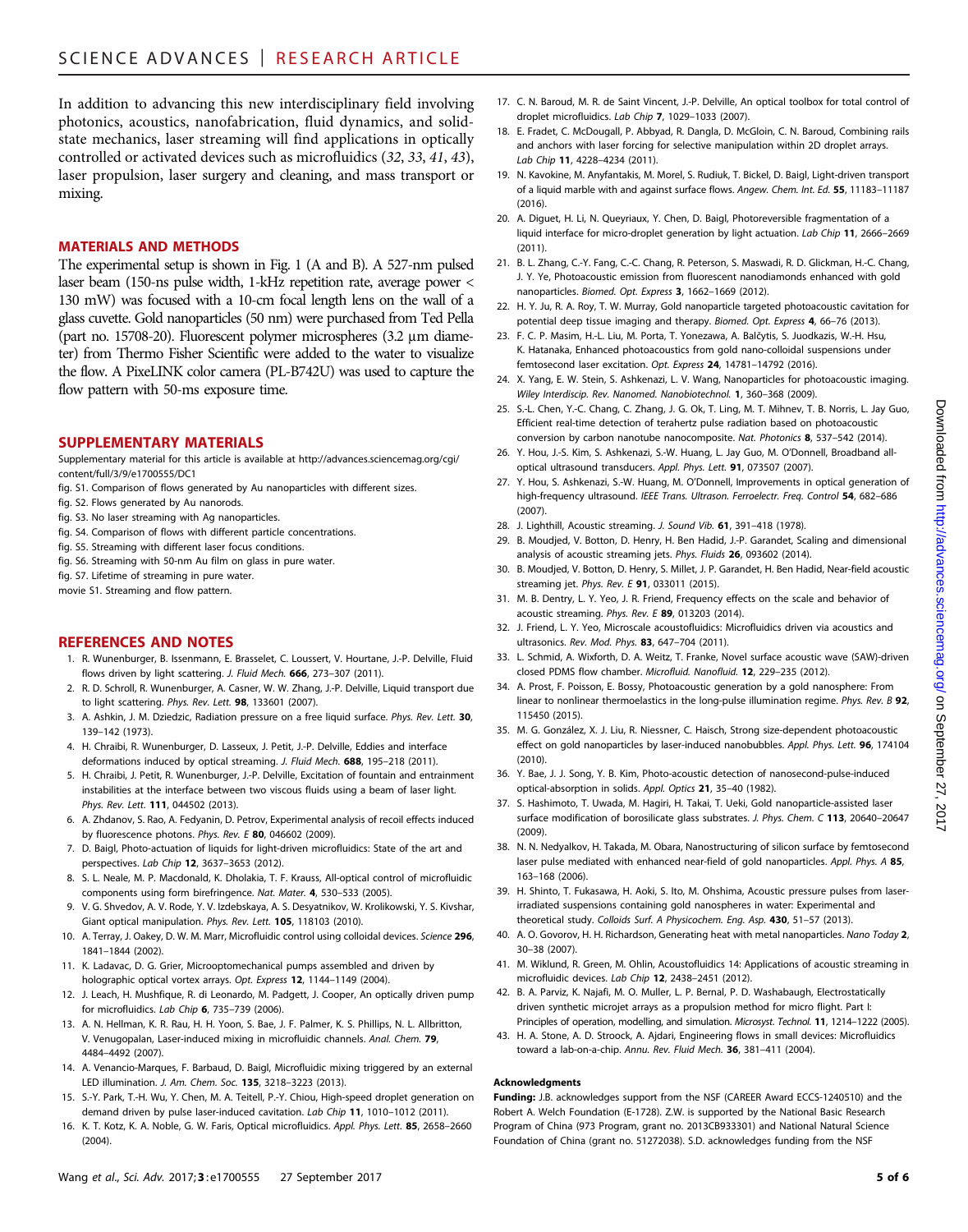(DMS-1318820 and DMS-1522537). Author contributions: Y.W., Q.Z., and F.L. performed laser streaming experiments. J.B. designed the experiment and wrote the manuscript. Z.Z., G.K., S.S., M.K.A., and D.L. helped to set up the photoacoustic measurement, prepare Au-coated glass substrates, and take SEM and flow images. J.D. characterized photoacoustic cavities with optical tomography. Z.W., S.D., G.K., and D.L. provided general experimental guidance and contributed to the understanding of photoacoustics, acoustic streaming, and laser streaming. Z.W. and J.B. supervised and managed the project. All authors were involved in the discussion and revision of the manuscript. Competing interests: J.B., F.L., Z.Z., Q.Z., and Y.W. are authors on a pending patent application related to this work filed by the University of Houston System (application no. 62/461,371, filed on 2 February 2017). The authors declare no other competing interests. Data and materials availability: All data needed to evaluate the

conclusions in the paper are present in the paper and/or the Supplementary Materials. Additional data related to this paper may be requested from the authors.

Submitted 20 February 2017 Accepted 5 September 2017 Published 27 September 2017 10.1126/sciadv.1700555

Citation: Y. Wang, Q. Zhang, Z. Zhu, F. Lin, J. Deng, G. Ku, S. Dong, S. Song, M. K. Alam, D. Liu, Z. Wang, J. Bao, Laser streaming: Turning a laser beam into a flow of liquid. Sci. Adv. 3, e1700555 (2017).